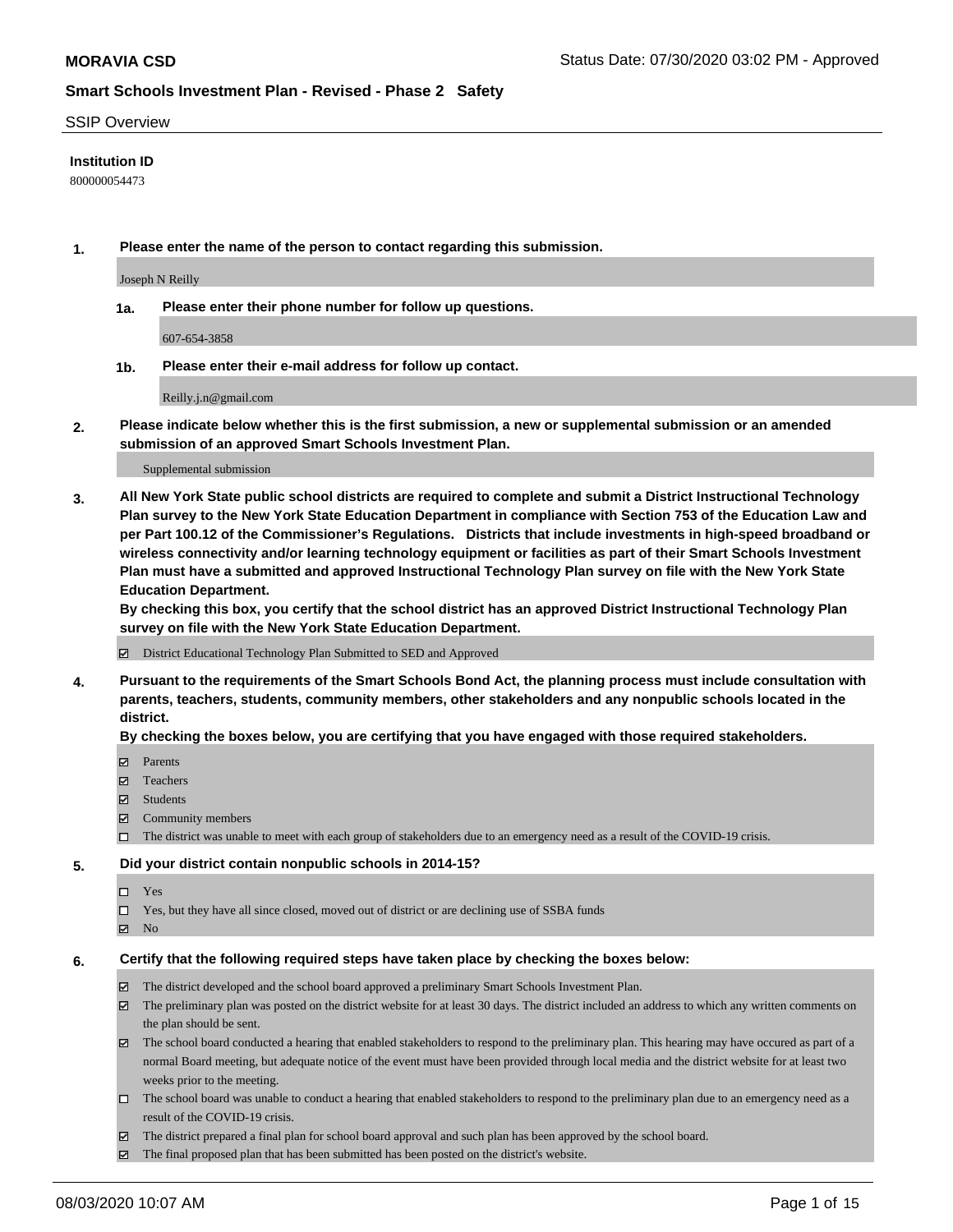SSIP Overview

**6a. Please upload the proposed Smart Schools Investment Plan (SSIP) that was posted on the district's website, along with any supporting materials. Note that this should be different than your recently submitted Educational Technology Survey. The Final SSIP, as approved by the School Board, should also be posted on the website and remain there during the course of the projects contained therein.**

Moravia BOE Presentation.pdf

**6b. Enter the webpage address where the final Smart Schools Investment Plan is posted. The Plan should remain posted for the life of the included projects.**

http://www.moraviaschool.org/teacherpage.cfm?teacher=3727

**7. Please enter an estimate of the total number of students and staff that will benefit from this Smart Schools Investment Plan based on the cumulative projects submitted to date.**

1,200

**8. An LEA/School District may partner with one or more other LEA/School Districts to form a consortium to pool Smart Schools Bond Act funds for a project that meets all other Smart School Bond Act requirements. Each school district participating in the consortium will need to file an approved Smart Schools Investment Plan for the project and submit a signed Memorandum of Understanding that sets forth the details of the consortium including the roles of each respective district.**

 $\Box$  The district plans to participate in a consortium to partner with other school district(s) to implement a Smart Schools project.

### **9. Please enter the name and 6-digit SED Code for each LEA/School District participating in the Consortium.**

| <b>Partner LEA/District</b> | <b>ISED BEDS Code</b> |
|-----------------------------|-----------------------|
| (No Response)               | (No Response)         |

### **10. Please upload a signed Memorandum of Understanding with all of the participating Consortium partners.**

(No Response)

### **11. Your district's Smart Schools Bond Act Allocation is:**

\$1,081,921

### **12. Final 2014-15 BEDS Enrollment to calculate Nonpublic Sharing Requirement**

|            | <b>Public Enrollment</b> | Nonpublic Enrollment | <b>Total Enrollment</b> | l Nonpublic Percentage |
|------------|--------------------------|----------------------|-------------------------|------------------------|
| Enrollment | 925                      |                      | 925.00                  | 0.00                   |

**13. This table compares each category budget total, as entered in that category's page, to the total expenditures listed in the category's expenditure table. Any discrepancies between the two must be resolved before submission.**

|                                          | Sub-Allocations | <b>Expenditure Totals</b> | Difference |
|------------------------------------------|-----------------|---------------------------|------------|
| <b>School Connectivity</b>               | 0.00            | 0.00                      | 0.00       |
| Connectivity Projects for<br>Communities | 0.00            | 0.00                      | 0.00       |
| Classroom Technology                     | 0.00            | 0.00                      | 0.00       |
| Pre-Kindergarten Classrooms              | 0.00            | 0.00                      | 0.00       |
| Replace Transportable<br>Classrooms      | 0.00            | 0.00                      | 0.00       |
| <b>High-Tech Security Features</b>       | 163,727.00      | 163,727.00                | 0.00       |
| Nonpublic Loan                           | 0.00            | 0.00                      | 0.00       |
| Totals:                                  |                 |                           |            |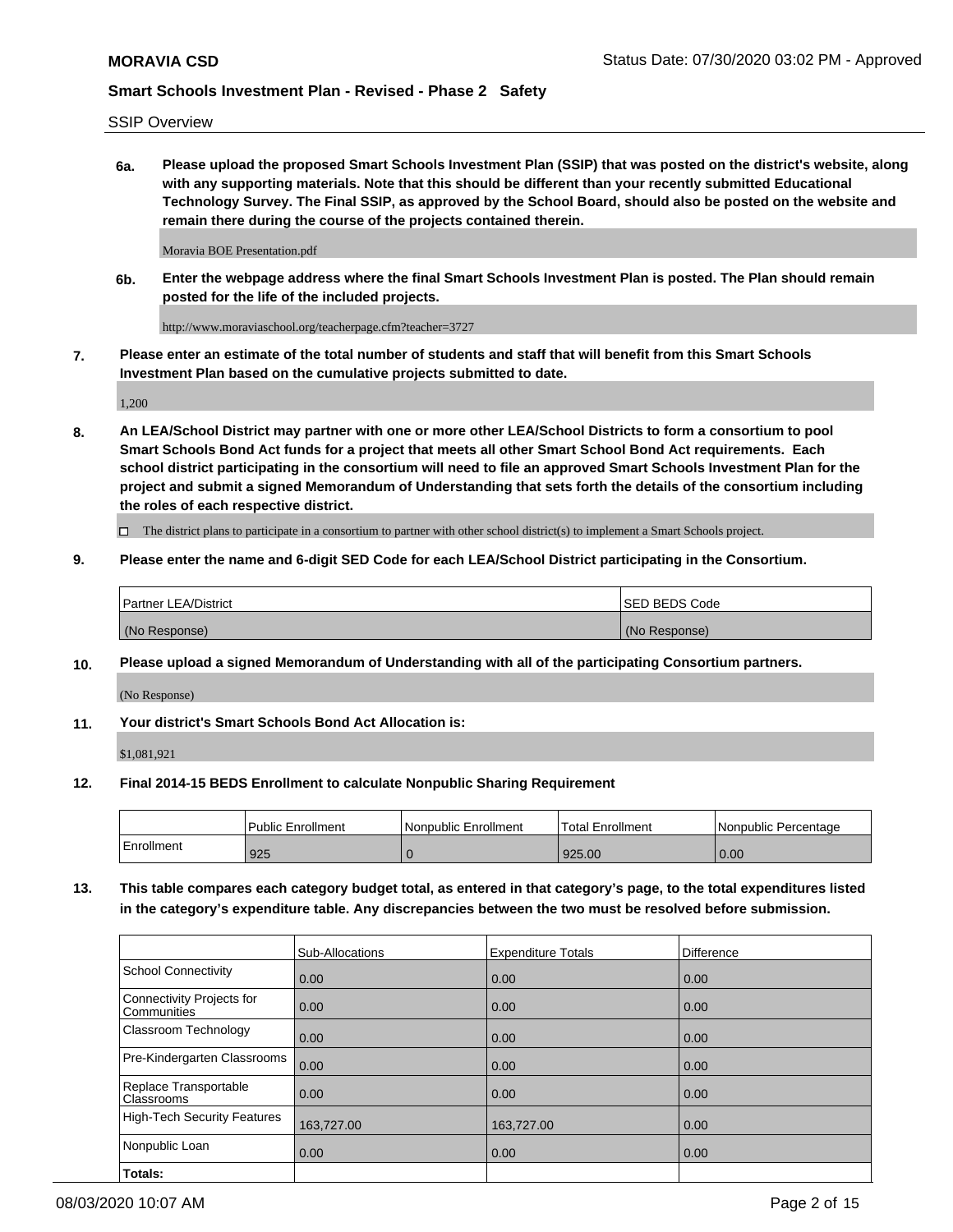SSIP Overview

| <b>Sub-Allocations</b> | Expenditure Totals | Difference |
|------------------------|--------------------|------------|
| 163,727                | 163,727            | 0          |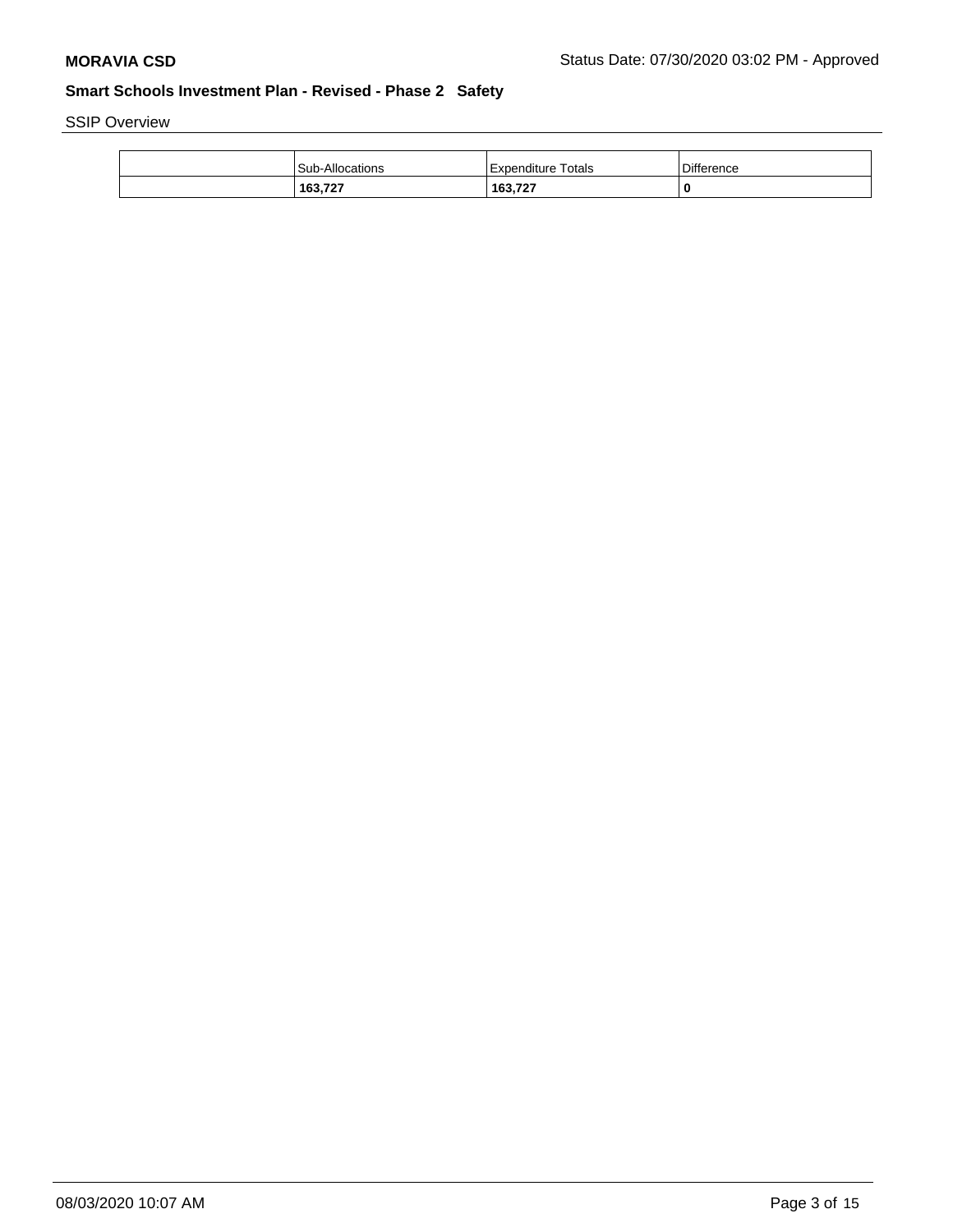School Connectivity

- **1. In order for students and faculty to receive the maximum benefit from the technology made available under the Smart Schools Bond Act, their school buildings must possess sufficient connectivity infrastructure to ensure that devices can be used during the school day. Smart Schools Investment Plans must demonstrate that:**
	- **• sufficient infrastructure that meets the Federal Communications Commission's 100 Mbps per 1,000 students standard currently exists in the buildings where new devices will be deployed, or**
	- **• is a planned use of a portion of Smart Schools Bond Act funds, or**
	- **• is under development through another funding source.**

**Smart Schools Bond Act funds used for technology infrastructure or classroom technology investments must increase the number of school buildings that meet or exceed the minimum speed standard of 100 Mbps per 1,000 students and staff within 12 months. This standard may be met on either a contracted 24/7 firm service or a "burstable" capability. If the standard is met under the burstable criteria, it must be:**

**1. Specifically codified in a service contract with a provider, and**

**2. Guaranteed to be available to all students and devices as needed, particularly during periods of high demand, such as computer-based testing (CBT) periods.**

**Please describe how your district already meets or is planning to meet this standard within 12 months of plan submission.**

(No Response)

**1a. If a district believes that it will be impossible to meet this standard within 12 months, it may apply for a waiver of this requirement, as described on the Smart Schools website. The waiver must be filed and approved by SED prior to submitting this survey.**

 $\Box$  By checking this box, you are certifying that the school district has an approved waiver of this requirement on file with the New York State Education Department.

**2. Connectivity Speed Calculator (Required). If the district currently meets the required speed, enter "Currently Met" in the last box: Expected Date When Required Speed Will be Met.**

|                  | l Number of     | Required Speed | Current Speed in | Expected Speed  | Expected Date                           |
|------------------|-----------------|----------------|------------------|-----------------|-----------------------------------------|
|                  | <b>Students</b> | In Mbps        | l Mbps           | to be Attained  | When Required                           |
|                  |                 |                |                  |                 | l Within 12 Months ISpeed Will be Met l |
| Calculated Speed | (No Response)   | 0.00           | (No Response)    | l (No Response) | l (No Response)                         |

**3. Describe how you intend to use Smart Schools Bond Act funds for high-speed broadband and/or wireless connectivity projects in school buildings.**

(No Response)

**4. Describe the linkage between the district's District Instructional Technology Plan and how the proposed projects will improve teaching and learning. (There should be a link between your response to this question and your responses to Question 1 in Section IV - NYSED Initiatives Alignment: "Explain how the district use of instructional technology will serve as a part of a comprehensive and sustained effort to support rigorous academic standards attainment and performance improvement for students."** 

**Your answer should also align with your answers to the questions in Section II - Strategic Technology Planning and the associated Action Steps in Section III - Action Plan.)**

(No Response)

**5. If the district wishes to have students and staff access the Internet from wireless devices within the school building, or in close proximity to it, it must first ensure that it has a robust Wi-Fi network in place that has sufficient bandwidth to meet user demand.**

**Please describe how you have quantified this demand and how you plan to meet this demand.**

(No Response)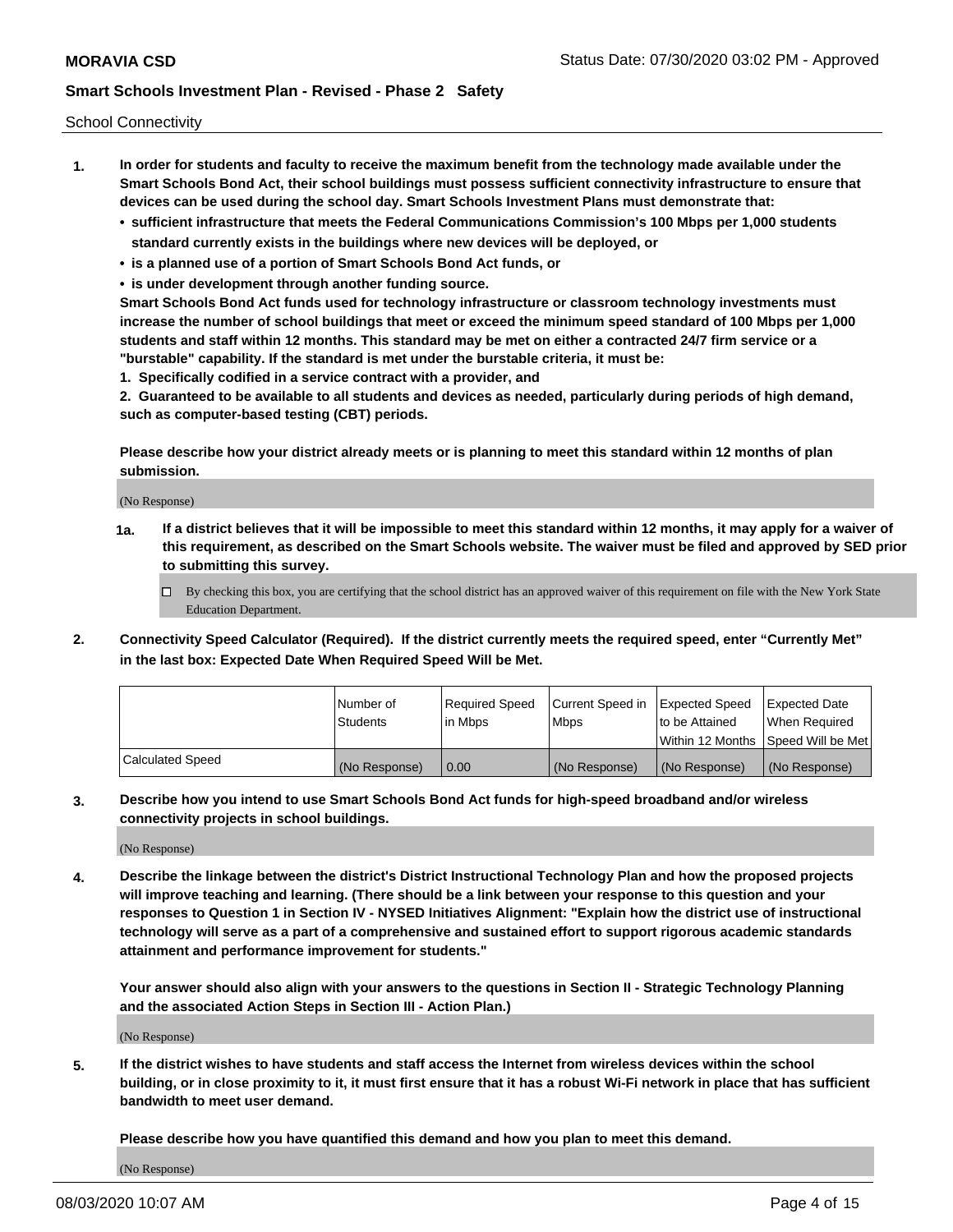School Connectivity

**6. Smart Schools plans with any expenditures in the School Connectivity category require a project number from the Office of Facilities Planning. Districts must submit an SSBA LOI and receive project numbers prior to submitting the SSIP. As indicated on the LOI, some projects may be eligible for a streamlined review and will not require a building permit.**

**Please indicate on a separate row each project number given to you by the Office of Facilities Planning.**

| Project Number |  |
|----------------|--|
| (No Response)  |  |

**7. Certain high-tech security and connectivity infrastructure projects may be eligible for an expedited review process as determined by the Office of Facilities Planning.**

### **Was your project deemed eligible for streamlined review?**

(No Response)

### **8. Include the name and license number of the architect or engineer of record.**

| Name          | License Number |
|---------------|----------------|
| (No Response) | (No Response)  |

### **9. Public Expenditures – Loanable (Counts toward the nonpublic loan calculation)**

| Select the allowable expenditure type.<br>Repeat to add another item under each type. | <b>PUBLIC</b> Items to be<br>l Purchased | Quantity           | Cost Per Item    | <b>Total Cost</b> |
|---------------------------------------------------------------------------------------|------------------------------------------|--------------------|------------------|-------------------|
| (No Response)                                                                         | (No Response)                            | l (No<br>Response) | (No<br>Response) | $\overline{0.00}$ |
|                                                                                       |                                          | O                  | 0.00             |                   |

# **10. Public Expenditures – Non-Loanable (Does not count toward nonpublic loan calculation)**

| Select the allowable expenditure<br>type.<br>Repeat to add another item under<br>each type. | <b>PUBLIC</b> Items to be purchased | Quantity      | Cost per Item | <b>Total Cost</b> |
|---------------------------------------------------------------------------------------------|-------------------------------------|---------------|---------------|-------------------|
| (No Response)                                                                               | (No Response)                       | (No Response) | (No Response) | 0.00              |
|                                                                                             |                                     |               | 0.00          |                   |

#### **11. Final 2014-15 BEDS Enrollment to calculate Nonpublic Sharing Requirement (no changes allowed.)**

|            | l Public Enrollment | Nonpublic Enrollment | Total Enrollment | l Nonpublic Percentage |
|------------|---------------------|----------------------|------------------|------------------------|
| Enrollment | 925                 |                      | 925.00           | 0.00                   |

#### **12. Total Public Budget - Loanable (Counts toward the nonpublic loan calculation)**

|                                                      | Public Allocations | <b>Estimated Nonpublic Loan</b><br>Amount | Estimated Total Sub-Allocations |
|------------------------------------------------------|--------------------|-------------------------------------------|---------------------------------|
| Network/Access Costs                                 | (No Response)      | 0.00                                      | 0.00                            |
| School Internal Connections and<br><b>Components</b> | (No Response)      | 0.00                                      | 0.00                            |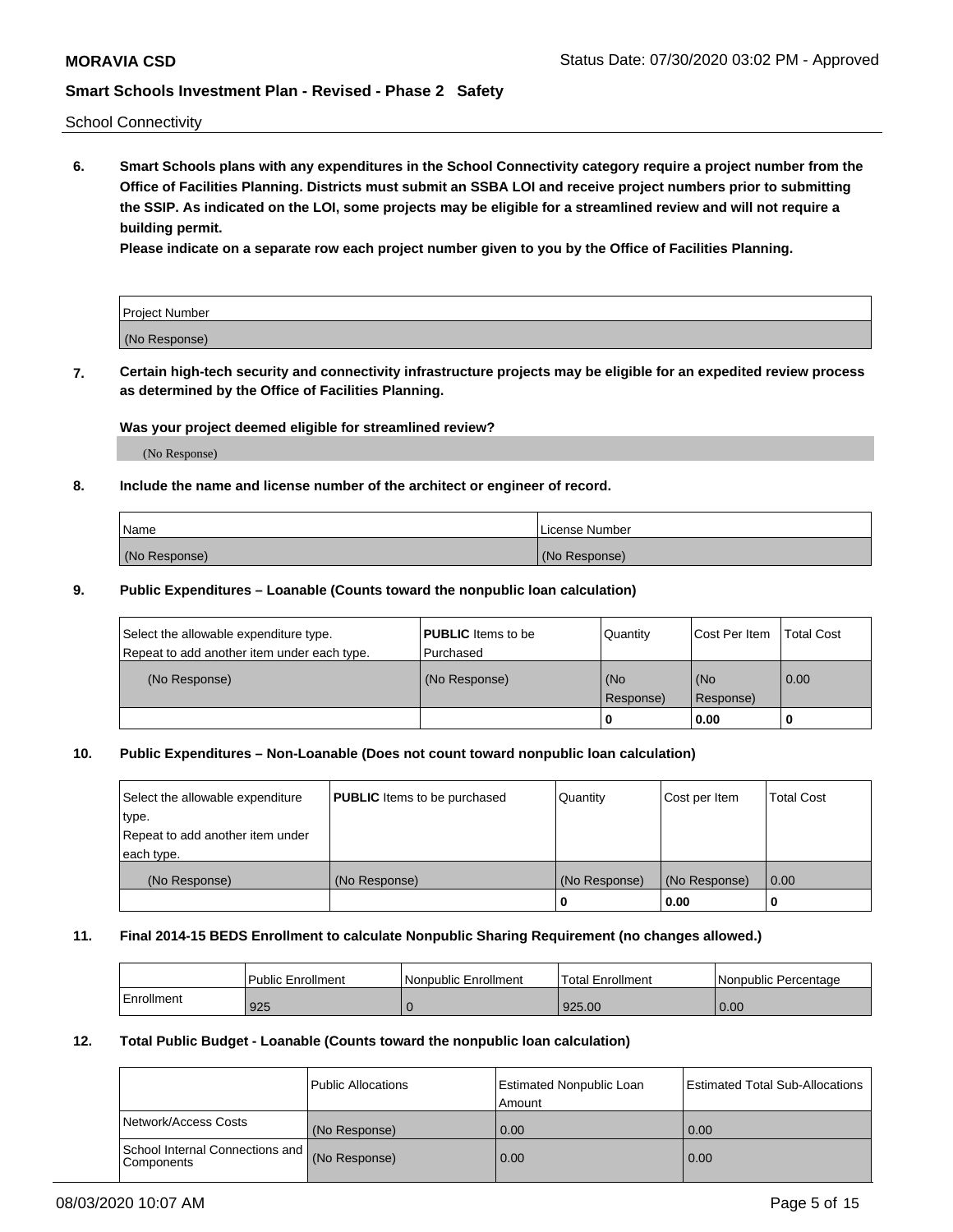School Connectivity

|         | Public Allocations | <b>Estimated Nonpublic Loan</b><br>Amount | <b>Estimated Total Sub-Allocations</b> |
|---------|--------------------|-------------------------------------------|----------------------------------------|
| l Other | (No Response)      | 0.00                                      | 0.00                                   |
| Totals: | 0.00               | 0                                         |                                        |

# **13. Total Public Budget – Non-Loanable (Does not count toward the nonpublic loan calculation)**

| Sub-<br>Allocation |
|--------------------|
| (No Response)      |
| (No Response)      |
| (No Response)      |
| (No Response)      |
| (No Response)      |
| (No Response)      |
| (No Response)      |
| 0.00               |
|                    |

# **14. School Connectivity Totals**

|                          | Total Sub-Allocations |
|--------------------------|-----------------------|
| Total Loanable Items     | 0.00                  |
| Total Non-Ioanable Items | 0.00                  |
| Totals:                  | 0                     |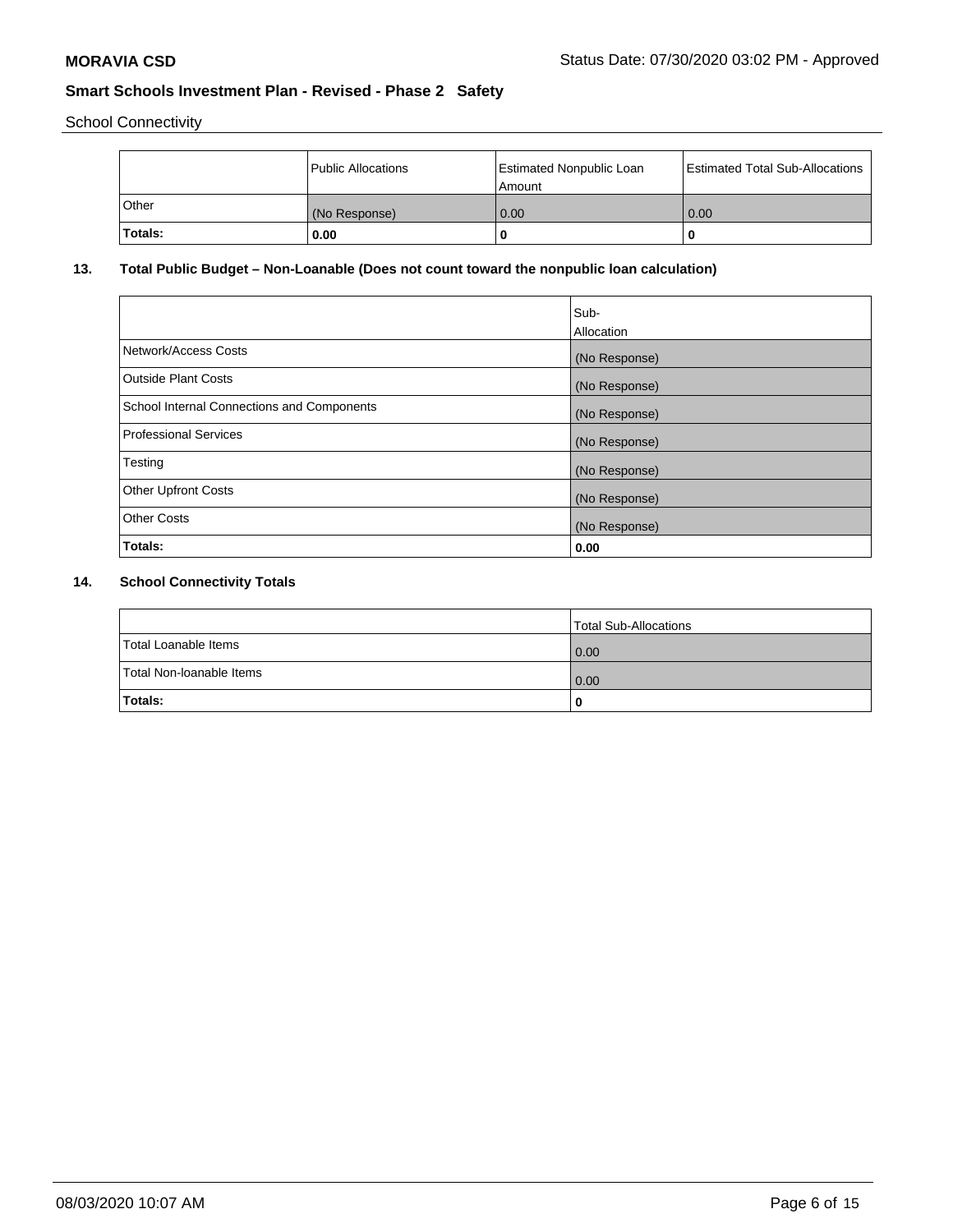Community Connectivity (Broadband and Wireless)

**1. Describe how you intend to use Smart Schools Bond Act funds for high-speed broadband and/or wireless connectivity projects in the community.**

(No Response)

**2. Please describe how the proposed project(s) will promote student achievement and increase student and/or staff access to the Internet in a manner that enhances student learning and/or instruction outside of the school day and/or school building.**

(No Response)

**3. Community connectivity projects must comply with all the necessary local building codes and regulations (building and related permits are not required prior to plan submission).**

 $\Box$  I certify that we will comply with all the necessary local building codes and regulations.

**4. Please describe the physical location of the proposed investment.**

(No Response)

**5. Please provide the initial list of partners participating in the Community Connectivity Broadband Project, along with their Federal Tax Identification (Employer Identification) number.**

| <b>Project Partners</b> | l Federal ID # |
|-------------------------|----------------|
| (No Response)           | (No Response)  |

**6. Please detail the type, quantity, per unit cost and total cost of the eligible items under each sub-category.**

| Select the allowable expenditure | Item to be purchased | Quantity      | Cost per Item | <b>Total Cost</b> |
|----------------------------------|----------------------|---------------|---------------|-------------------|
| type.                            |                      |               |               |                   |
| Repeat to add another item under |                      |               |               |                   |
| each type.                       |                      |               |               |                   |
| (No Response)                    | (No Response)        | (No Response) | (No Response) | 0.00              |
|                                  |                      | U             | 0.00          | -0                |

**7. If you are submitting an allocation for Community Connectivity, complete this table.**

**Note that the calculated Total at the bottom of the table must equal the Total allocation for this category that you entered in the SSIP Overview overall budget.**

|                                    | Sub-Allocation |
|------------------------------------|----------------|
| Network/Access Costs               | (No Response)  |
| Outside Plant Costs                | (No Response)  |
| <b>Tower Costs</b>                 | (No Response)  |
| <b>Customer Premises Equipment</b> | (No Response)  |
| <b>Professional Services</b>       | (No Response)  |
| Testing                            | (No Response)  |
| <b>Other Upfront Costs</b>         | (No Response)  |
| <b>Other Costs</b>                 | (No Response)  |
| Totals:                            | 0.00           |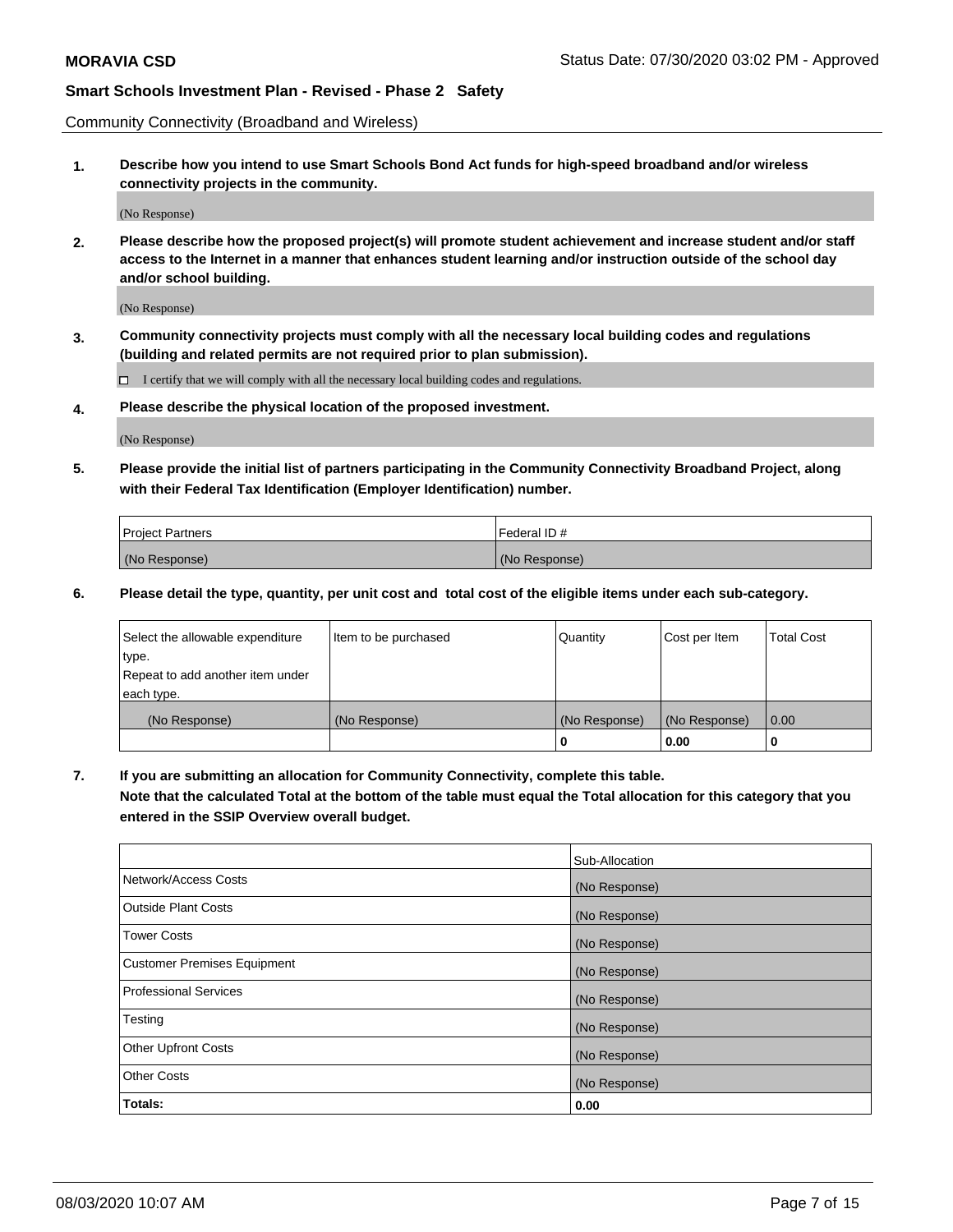### Classroom Learning Technology

**1. In order for students and faculty to receive the maximum benefit from the technology made available under the Smart Schools Bond Act, their school buildings must possess sufficient connectivity infrastructure to ensure that devices can be used during the school day. Smart Schools Investment Plans must demonstrate that sufficient infrastructure that meets the Federal Communications Commission's 100 Mbps per 1,000 students standard currently exists in the buildings where new devices will be deployed, or is a planned use of a portion of Smart Schools Bond Act funds, or is under development through another funding source. Smart Schools Bond Act funds used for technology infrastructure or classroom technology investments must increase the number of school buildings that meet or exceed the minimum speed standard of 100 Mbps per 1,000 students and staff within 12 months. This standard may be met on either a contracted 24/7 firm service or a**

**"burstable" capability. If the standard is met under the burstable criteria, it must be:**

**1. Specifically codified in a service contract with a provider, and**

**2. Guaranteed to be available to all students and devices as needed, particularly during periods of high demand, such as computer-based testing (CBT) periods.**

**Please describe how your district already meets or is planning to meet this standard within 12 months of plan submission.**

(No Response)

- **1a. If a district believes that it will be impossible to meet this standard within 12 months, it may apply for a waiver of this requirement, as described on the Smart Schools website. The waiver must be filed and approved by SED prior to submitting this survey.**
	- By checking this box, you are certifying that the school district has an approved waiver of this requirement on file with the New York State Education Department.
- **2. Connectivity Speed Calculator (Required). If the district currently meets the required speed, enter "Currently Met" in the last box: Expected Date When Required Speed Will be Met.**

|                  | l Number of     | Required Speed | Current Speed in | <b>Expected Speed</b> | <b>Expected Date</b>                |
|------------------|-----------------|----------------|------------------|-----------------------|-------------------------------------|
|                  | <b>Students</b> | l in Mbps      | l Mbps           | to be Attained        | When Required                       |
|                  |                 |                |                  |                       | Within 12 Months  Speed Will be Met |
| Calculated Speed | (No Response)   | 0.00           | (No Response)    | l (No Response)       | (No Response)                       |

**3. If the district wishes to have students and staff access the Internet from wireless devices within the school building, or in close proximity to it, it must first ensure that it has a robust Wi-Fi network in place that has sufficient bandwidth to meet user demand.**

**Please describe how you have quantified this demand and how you plan to meet this demand.**

(No Response)

**4. All New York State public school districts are required to complete and submit an Instructional Technology Plan survey to the New York State Education Department in compliance with Section 753 of the Education Law and per Part 100.12 of the Commissioner's Regulations.**

**Districts that include educational technology purchases as part of their Smart Schools Investment Plan must have a submitted and approved Instructional Technology Plan survey on file with the New York State Education Department.**

- By checking this box, you are certifying that the school district has an approved Instructional Technology Plan survey on file with the New York State Education Department.
- **5. Describe the devices you intend to purchase and their compatibility with existing or planned platforms or systems. Specifically address the adequacy of each facility's electrical, HVAC and other infrastructure necessary to install and support the operation of the planned technology.**

(No Response)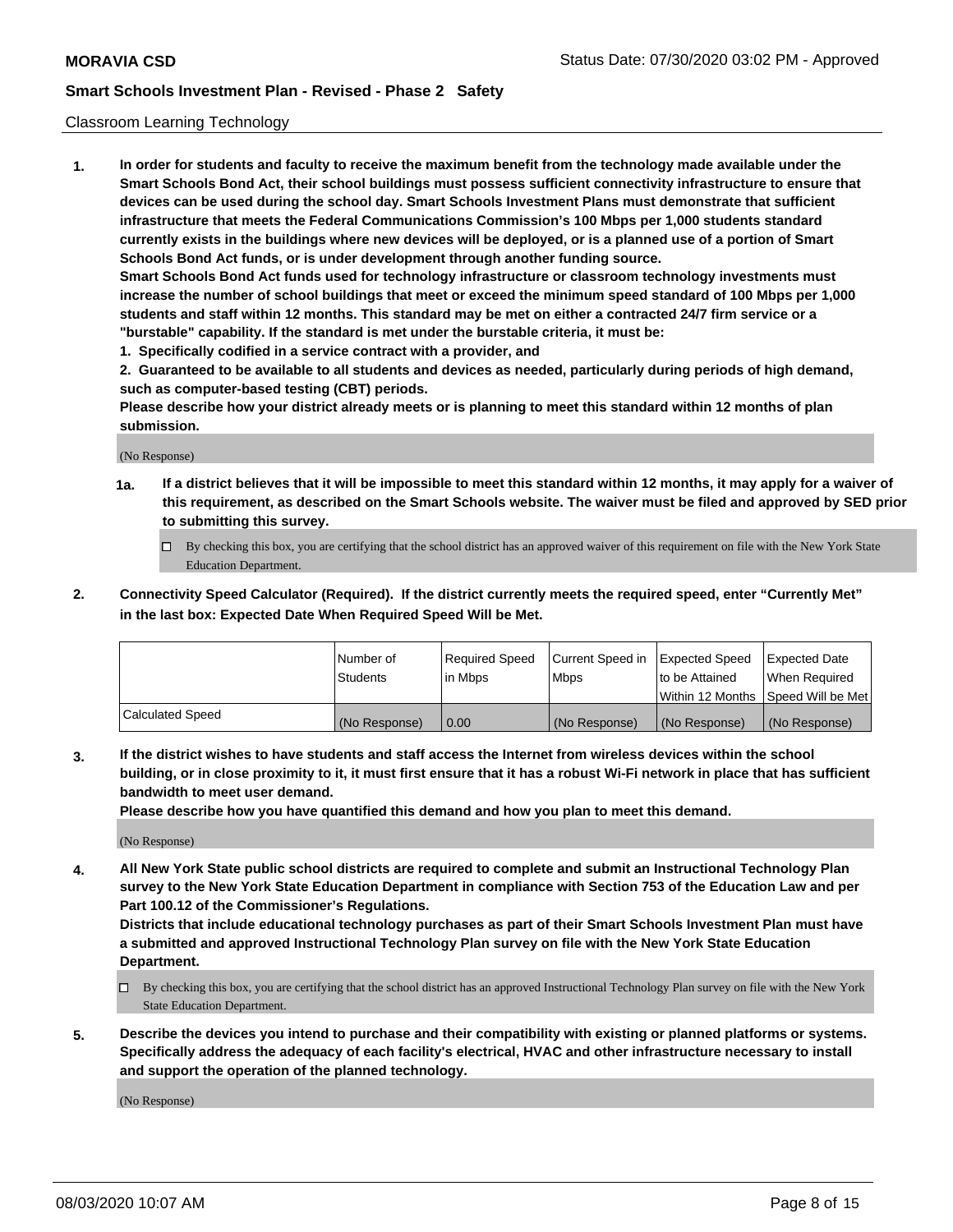### Classroom Learning Technology

- **6. Describe how the proposed technology purchases will:**
	- **> enhance differentiated instruction;**
	- **> expand student learning inside and outside the classroom;**
	- **> benefit students with disabilities and English language learners; and**
	- **> contribute to the reduction of other learning gaps that have been identified within the district.**

**The expectation is that districts will place a priority on addressing the needs of students who struggle to succeed in a rigorous curriculum. Responses in this section should specifically address this concern and align with the district's Instructional Technology Plan (in particular Question 2 of E. Curriculum and Instruction: "Does the district's instructional technology plan address the needs of students with disabilities to ensure equitable access to instruction, materials and assessments?" and Question 3 of the same section: "Does the district's instructional technology plan address the provision of assistive technology specifically for students with disabilities to ensure access to and participation in the general curriculum?")**

**In addition, describe how the district ensures equitable access to instruction, materials and assessments and participation in the general curriculum for both SWD and English Language Learners/Multilingual Learners (ELL/MLL) students.**

(No Response)

**7. Where appropriate, describe how the proposed technology purchases will enhance ongoing communication with parents and other stakeholders and help the district facilitate technology-based regional partnerships, including distance learning and other efforts.**

(No Response)

**8. Describe the district's plan to provide professional development to ensure that administrators, teachers and staff can employ the technology purchased to enhance instruction successfully.**

**Note: This response should be aligned and expanded upon in accordance with your district's response to Question 1 of F. Professional Development of your Instructional Technology Plan: "Please provide a summary of professional development offered to teachers and staff, for the time period covered by this plan, to support technology to enhance teaching and learning. Please include topics, audience and method of delivery within your summary."**

(No Response)

- **9. Districts must contact one of the SUNY/CUNY teacher preparation programs listed on the document on the left side of the page that supplies the largest number of the district's new teachers to request advice on innovative uses and best practices at the intersection of pedagogy and educational technology.**
	- By checking this box, you certify that you have contacted the SUNY/CUNY teacher preparation program that supplies the largest number of your new teachers to request advice on these issues.
	- **9a. Please enter the name of the SUNY or CUNY Institution that you contacted.**

(No Response)

**9b. Enter the primary Institution phone number.**

(No Response)

**9c. Enter the name of the contact person with whom you consulted and/or will be collaborating with on innovative uses of technology and best practices.**

(No Response)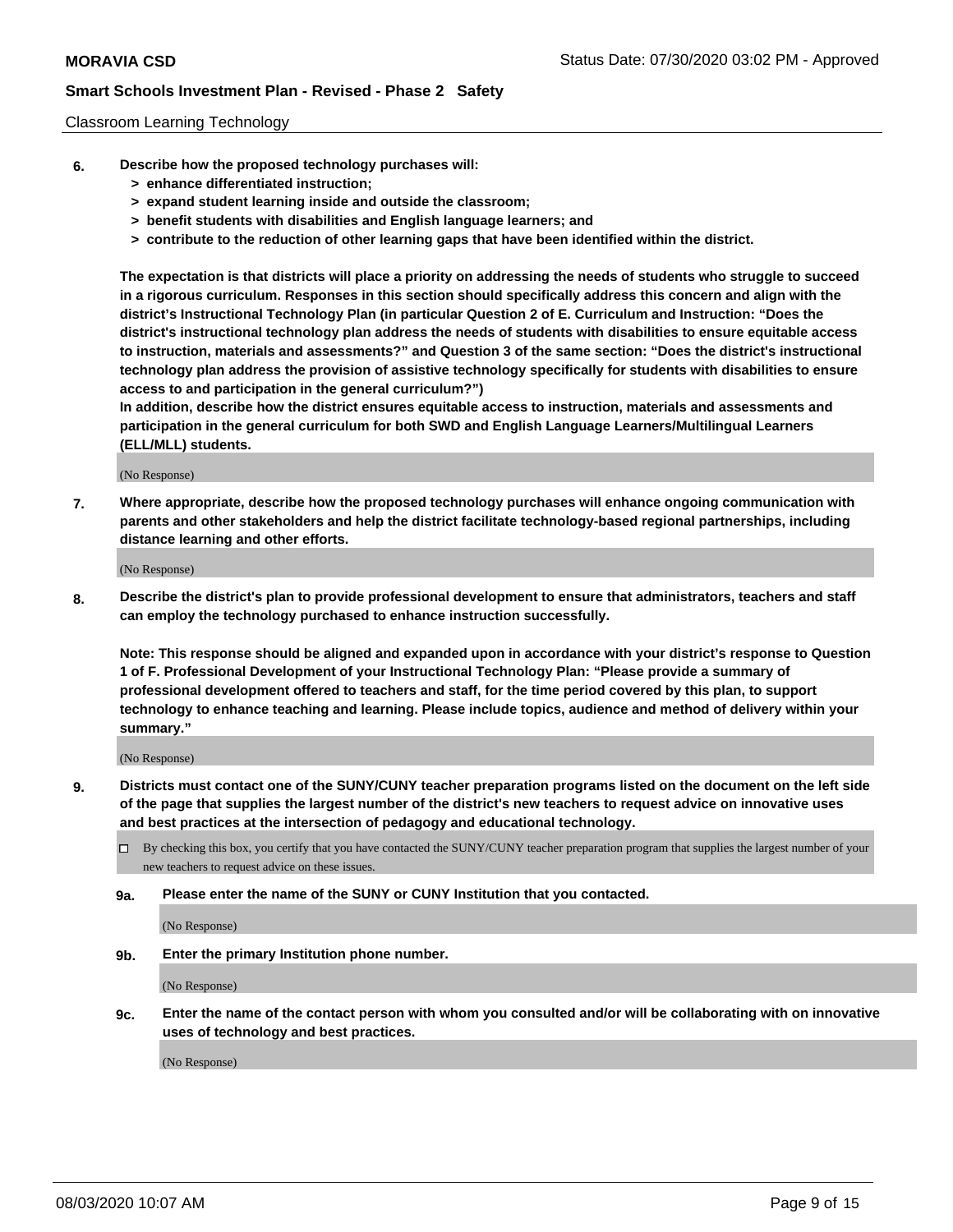### Classroom Learning Technology

**10. To ensure the sustainability of technology purchases made with Smart Schools funds, districts must demonstrate a long-term plan to maintain and replace technology purchases supported by Smart Schools Bond Act funds. This sustainability plan shall demonstrate a district's capacity to support recurring costs of use that are ineligible for Smart Schools Bond Act funding such as device maintenance, technical support, Internet and wireless fees, maintenance of hotspots, staff professional development, building maintenance and the replacement of incidental items. Further, such a sustainability plan shall include a long-term plan for the replacement of purchased devices and equipment at the end of their useful life with other funding sources.**

 $\Box$  By checking this box, you certify that the district has a sustainability plan as described above.

**11. Districts must ensure that devices purchased with Smart Schools Bond funds will be distributed, prepared for use, maintained and supported appropriately. Districts must maintain detailed device inventories in accordance with generally accepted accounting principles.**

By checking this box, you certify that the district has a distribution and inventory management plan and system in place.

#### **12. Please detail the type, quantity, per unit cost and total cost of the eligible items under each sub-category.**

| Select the allowable expenditure<br>type.      | Item to be Purchased | Quantity      | Cost per Item | <b>Total Cost</b> |
|------------------------------------------------|----------------------|---------------|---------------|-------------------|
| Repeat to add another item under<br>each type. |                      |               |               |                   |
| (No Response)                                  | (No Response)        | (No Response) | (No Response) | 0.00              |
|                                                |                      |               | 0.00          |                   |

### **13. Final 2014-15 BEDS Enrollment to calculate Nonpublic Sharing Requirement (no changes allowed.)**

|              | l Public Enrollment | Nonpublic Enrollment | <b>Total Enrollment</b> | Nonpublic<br>l Percentage |
|--------------|---------------------|----------------------|-------------------------|---------------------------|
| l Enrollment | 925                 |                      | 925.00                  | 0.00                      |

### **14. If you are submitting an allocation for Classroom Learning Technology complete this table.**

|                         | Public School Sub-Allocation | <b>Estimated Nonpublic Loan</b><br>Amount<br>(Based on Percentage Above) | Estimated Total Public and<br>Nonpublic Sub-Allocation |
|-------------------------|------------------------------|--------------------------------------------------------------------------|--------------------------------------------------------|
| Interactive Whiteboards | (No Response)                | 0.00                                                                     | 0.00                                                   |
| Computer Servers        | (No Response)                | 0.00                                                                     | 0.00                                                   |
| Desktop Computers       | (No Response)                | 0.00                                                                     | 0.00                                                   |
| <b>Laptop Computers</b> | (No Response)                | 0.00                                                                     | 0.00                                                   |
| <b>Tablet Computers</b> | (No Response)                | 0.00                                                                     | 0.00                                                   |
| Other Costs             | (No Response)                | 0.00                                                                     | 0.00                                                   |
| Totals:                 | 0.00                         | 0                                                                        | 0                                                      |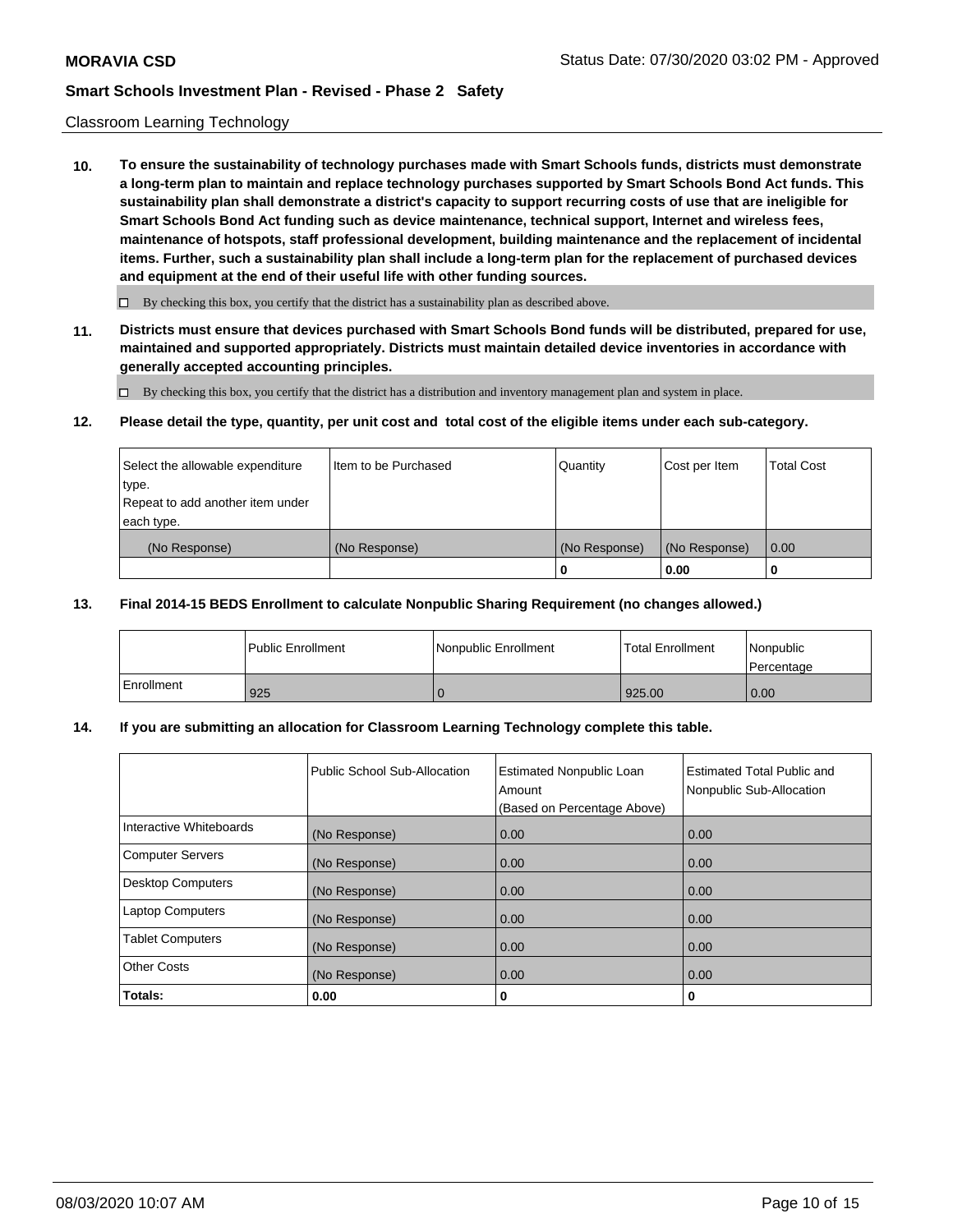#### Pre-Kindergarten Classrooms

**1. Provide information regarding how and where the district is currently serving pre-kindergarten students and justify the need for additional space with enrollment projections over 3 years.**

(No Response)

- **2. Describe the district's plan to construct, enhance or modernize education facilities to accommodate prekindergarten programs. Such plans must include:**
	- **Specific descriptions of what the district intends to do to each space;**
	- **An affirmation that new pre-kindergarten classrooms will contain a minimum of 900 square feet per classroom;**
	- **The number of classrooms involved;**
	- **The approximate construction costs per classroom; and**
	- **Confirmation that the space is district-owned or has a long-term lease that exceeds the probable useful life of the improvements.**

(No Response)

**3. Smart Schools Bond Act funds may only be used for capital construction costs. Describe the type and amount of additional funds that will be required to support ineligible ongoing costs (e.g. instruction, supplies) associated with any additional pre-kindergarten classrooms that the district plans to add.**

(No Response)

**4. All plans and specifications for the erection, repair, enlargement or remodeling of school buildings in any public school district in the State must be reviewed and approved by the Commissioner. Districts that plan capital projects using their Smart Schools Bond Act funds will undergo a Preliminary Review Process by the Office of Facilities Planning.**

**Please indicate on a separate row each project number given to you by the Office of Facilities Planning.**

| Project Number |  |
|----------------|--|
| (No Response)  |  |
|                |  |

**5. Please detail the type, quantity, per unit cost and total cost of the eligible items under each sub-category.**

| Select the allowable expenditure | Item to be purchased | Quantity      | Cost per Item | <b>Total Cost</b> |
|----------------------------------|----------------------|---------------|---------------|-------------------|
| type.                            |                      |               |               |                   |
| Repeat to add another item under |                      |               |               |                   |
| each type.                       |                      |               |               |                   |
| (No Response)                    | (No Response)        | (No Response) | (No Response) | 0.00              |
|                                  |                      | U             | 0.00          |                   |

**6. If you have made an allocation for Pre-Kindergarten Classrooms, complete this table. Note that the calculated Total at the bottom of the table must equal the Total allocation for this category that you entered in the SSIP Overview overall budget.**

|                                          | Sub-Allocation |
|------------------------------------------|----------------|
| Construct Pre-K Classrooms               | (No Response)  |
| Enhance/Modernize Educational Facilities | (No Response)  |
| <b>Other Costs</b>                       | (No Response)  |
| Totals:                                  | 0.00           |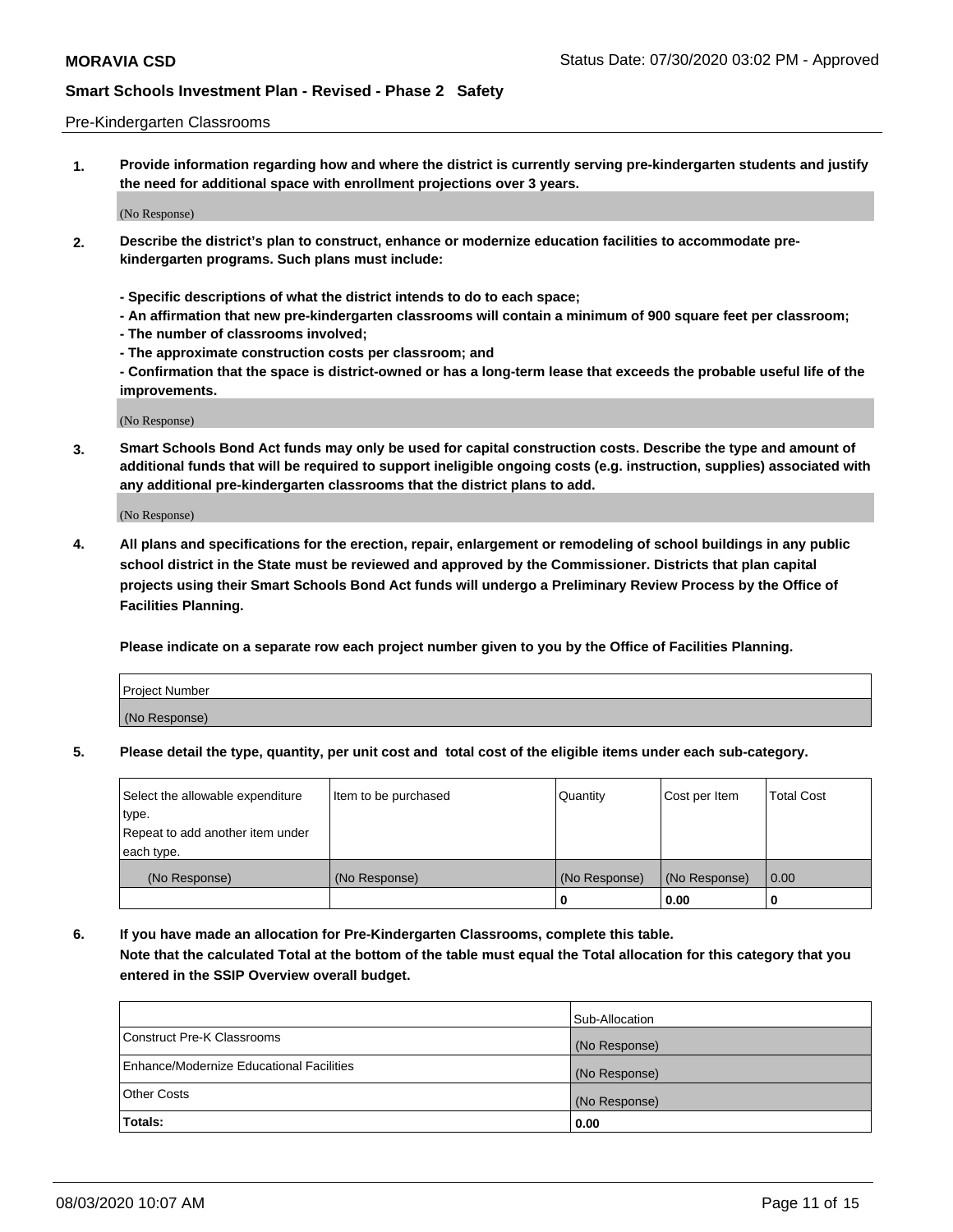Replace Transportable Classrooms

**1. Describe the district's plan to construct, enhance or modernize education facilities to provide high-quality instructional space by replacing transportable classrooms.**

(No Response)

**2. All plans and specifications for the erection, repair, enlargement or remodeling of school buildings in any public school district in the State must be reviewed and approved by the Commissioner. Districts that plan capital projects using their Smart Schools Bond Act funds will undergo a Preliminary Review Process by the Office of Facilities Planning.**

**Please indicate on a separate row each project number given to you by the Office of Facilities Planning.**

| Project Number |  |
|----------------|--|
|                |  |
|                |  |
|                |  |
|                |  |
| (No Response)  |  |
|                |  |
|                |  |
|                |  |

**3. For large projects that seek to blend Smart Schools Bond Act dollars with other funds, please note that Smart Schools Bond Act funds can be allocated on a pro rata basis depending on the number of new classrooms built that directly replace transportable classroom units.**

**If a district seeks to blend Smart Schools Bond Act dollars with other funds describe below what other funds are being used and what portion of the money will be Smart Schools Bond Act funds.**

(No Response)

**4. Please detail the type, quantity, per unit cost and total cost of the eligible items under each sub-category.**

| Select the allowable expenditure | Item to be purchased | Quantity      | Cost per Item | Total Cost |
|----------------------------------|----------------------|---------------|---------------|------------|
| ∣type.                           |                      |               |               |            |
| Repeat to add another item under |                      |               |               |            |
| each type.                       |                      |               |               |            |
| (No Response)                    | (No Response)        | (No Response) | (No Response) | 0.00       |
|                                  |                      | u             | 0.00          |            |

**5. If you have made an allocation for Replace Transportable Classrooms, complete this table. Note that the calculated Total at the bottom of the table must equal the Total allocation for this category that you entered in the SSIP Overview overall budget.**

|                                                | Sub-Allocation |
|------------------------------------------------|----------------|
| Construct New Instructional Space              | (No Response)  |
| Enhance/Modernize Existing Instructional Space | (No Response)  |
| Other Costs                                    | (No Response)  |
| Totals:                                        | 0.00           |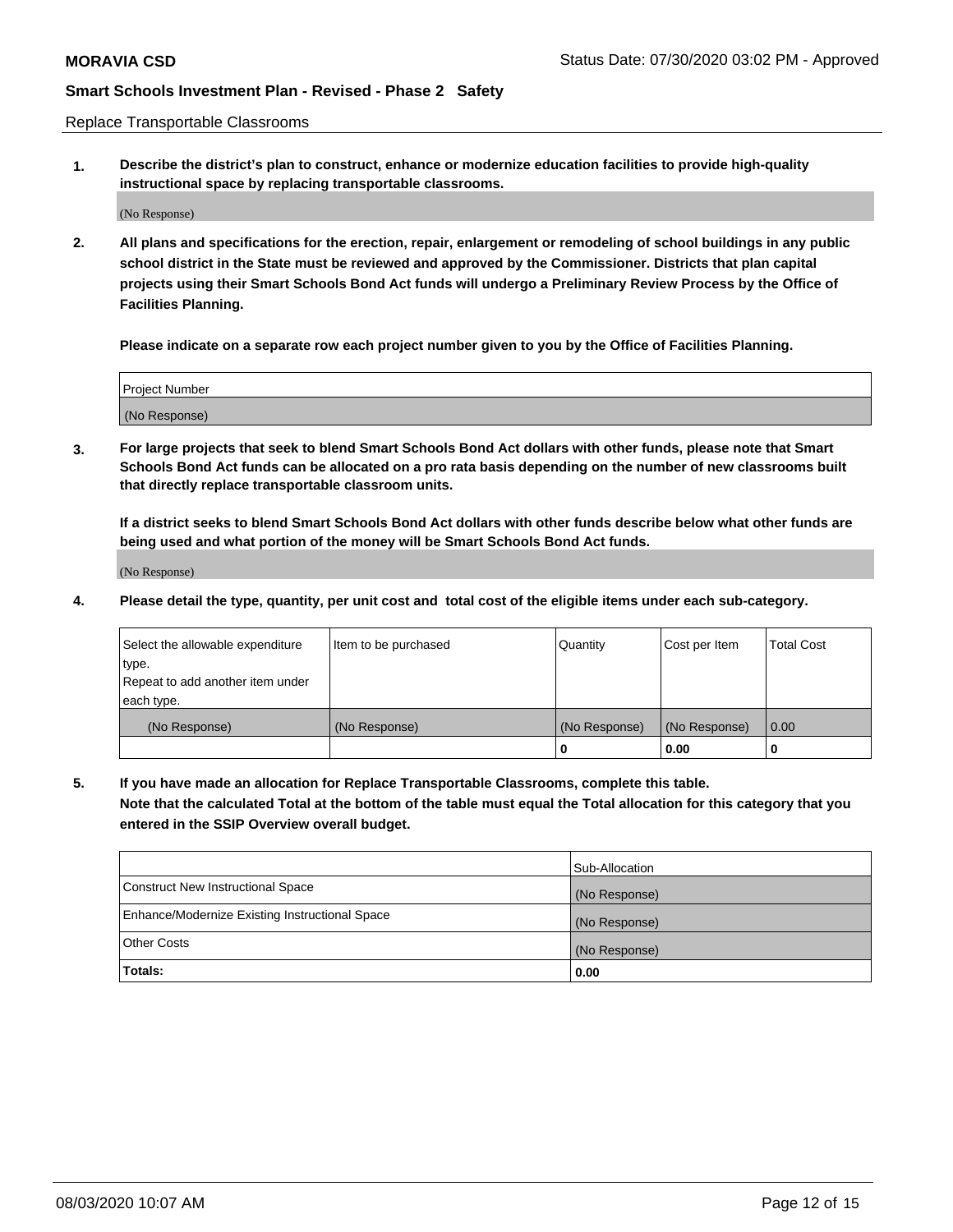### High-Tech Security Features

### **1. Describe how you intend to use Smart Schools Bond Act funds to install high-tech security features in school buildings and on school campuses.**

Moravia Central School believes that all students are more successful when they attend a school where they feel safe and secure. Moravia Central wishes to use this Smart Schools application to improve the safety of their schools.

Video security is one of the components of a Safe School plan. Moravia has an existing video security system. Unfortunately it has limited capacity and coverage. Moravia Central School proposes to upgrade their video recording server to provide expanded retention of video records and the ability to archive specific events. Additionally there are areas of the campus that currently are not covered by video cameras. Moravia has worked with their architect's security planning team to identify vulnerable locations in the buildings and on campus. This plan proposes to upgrade and expand video coverage on the district.

**2. All plans and specifications for the erection, repair, enlargement or remodeling of school buildings in any public school district in the State must be reviewed and approved by the Commissioner. Smart Schools plans with any expenditures in the High-Tech Security category require a project number from the Office of Facilities Planning. Districts must submit an SSBA LOI and receive project numbers prior to submitting the SSIP. As indicated on the LOI, some projects may be eligible for a streamlined review and will not require a building permit. Please indicate on a separate row each project number given to you by the Office of Facilities Planning.**

| Proiect Number        |  |
|-----------------------|--|
| 05-13-01-04-7-999-002 |  |

#### **3. Was your project deemed eligible for streamlined Review?**

| H | Yes |
|---|-----|
| ∢ | No  |

### **4. Include the name and license number of the architect or engineer of record.**

| Name           | License Number |
|----------------|----------------|
| Jason Benedict | 312111         |

#### **5. Please detail the type, quantity, per unit cost and total cost of the eligible items under each sub-category.**

| Select the allowable expenditure<br>type. | Item to be purchased                                                                                         | Quantity       | Cost per Item | <b>Total Cost</b> |
|-------------------------------------------|--------------------------------------------------------------------------------------------------------------|----------------|---------------|-------------------|
| Repeat to add another item under          |                                                                                                              |                |               |                   |
| each type.                                |                                                                                                              |                |               |                   |
| <b>Electronic Security System</b>         | Avigilon: 3x 3MP, WDR, LightCatcher,<br>2.8mm, Camera Only                                                   | 4              | 1,407.00      | 5,628.00          |
| <b>Electronic Security System</b>         | Avigilon: Surface Mount Adapter, must<br>order (1) H4AMH-DO-COVR1                                            | $\overline{4}$ | 136.00        | 544.00            |
| <b>Electronic Security System</b>         | Avigilon: Clear Dome Bubble and<br>Cover for Surface or Pendant Mount                                        | $\overline{4}$ | 136.00        | 544.00            |
| <b>Electronic Security System</b>         | Avigilon: Single Port PoE Injector<br>Gigabit, 60W, for H4IR PTZ, Indoor<br>Install, Temp Range 14-113 deg F | $\overline{4}$ | 128.00        | 512.00            |
| <b>Electronic Security System</b>         | Leviton: eXtreme Cat6 QuickPort Jack,<br>White                                                               | 16             | 9.00          | 144.00            |
| <b>Electronic Security System</b>         | Leviton: Surface Mount QuickPort Box,<br>Plenum Rated, 1-Port, White                                         | 16             | 2.00          | 32.00             |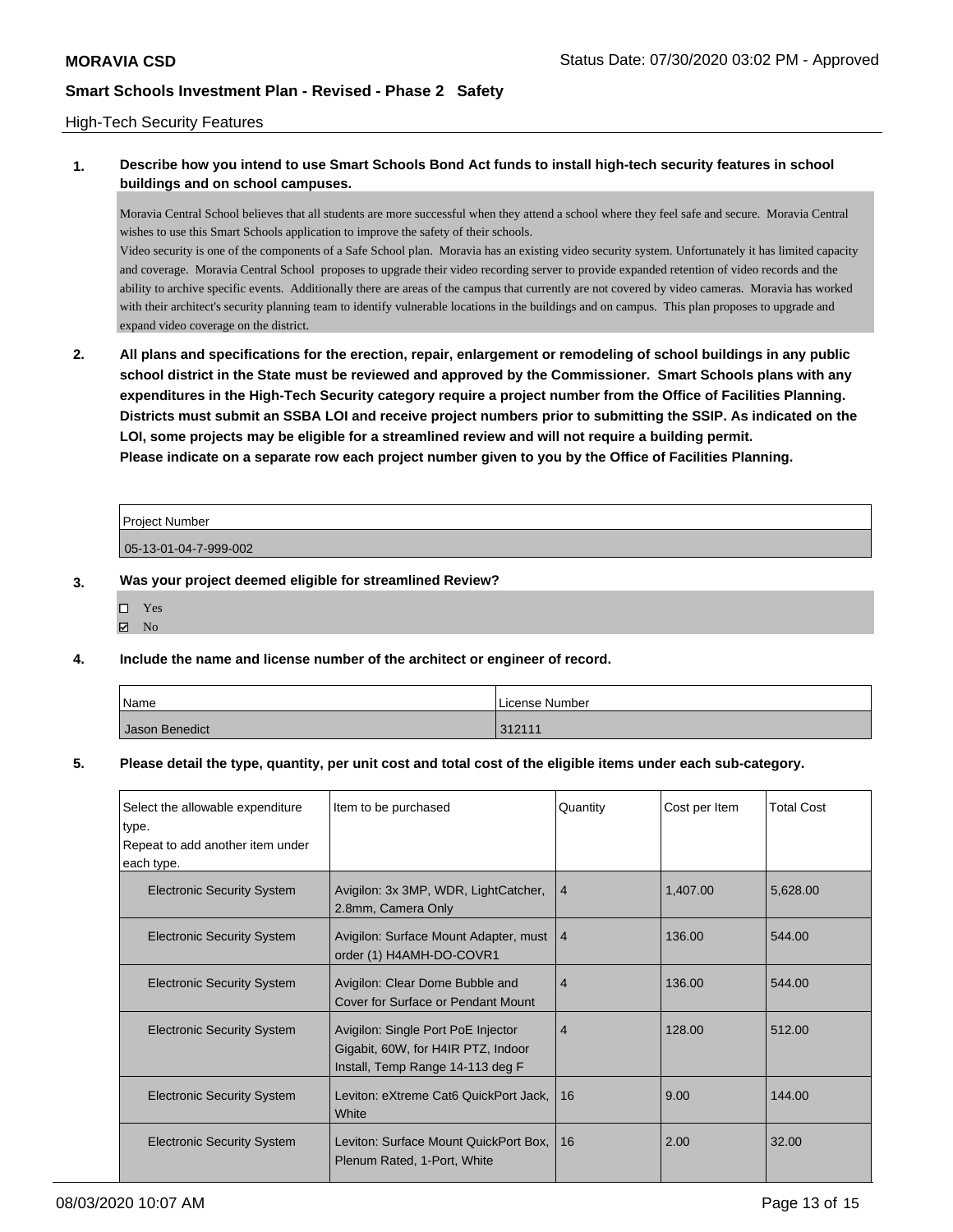# High-Tech Security Features

| Select the allowable expenditure<br>type.      | Item to be purchased                                                                                                    | Quantity       | Cost per Item | <b>Total Cost</b> |
|------------------------------------------------|-------------------------------------------------------------------------------------------------------------------------|----------------|---------------|-------------------|
| Repeat to add another item under<br>each type. |                                                                                                                         |                |               |                   |
| <b>Electronic Security System</b>              | Tripp Lite: 10ft Cat6 Gb Snagless<br>Molded UTP Patch Cable, Orange                                                     | 18             | 9.00          | 162.00            |
| <b>Electronic Security System</b>              | Tripp Lite: 3ft Cat6 Gb Snagless<br>Molded UTP Patch Cable, Orange                                                      | 16             | 5.00          | 80.00             |
| <b>Electronic Security System</b>              | Tripp Lite: 1ft Cat6 Gb Snagless<br>Molded UTP Patch Cable, Orange                                                      | 9              | 5.00          | 45.00             |
| <b>Electronic Security System</b>              | Ditek Corp.: PoE Surge Protection,<br>RJ45, 48 V Protection, 72 V Clamp                                                 | $5\,$          | 60.00         | 300.00            |
| <b>Electronic Security System</b>              | Avigilon: 6MP Indoor Surface Dome,<br>4.9-8mm f/1.8 P-iris lens, WDR, LC<br>Tech, D/N, and Next-Gen Analytics           | 5              | 923.00        | 4,615.00          |
| <b>Electronic Security System</b>              | Avigilon: 4MP Indoor Surface Dome,<br>3.3-9mm f/1.3 P-iris lens, WDR, LC<br>Tech, D/N, and Next-Gen Analytics           | $\overline{2}$ | 801.00        | 1,602.00          |
| <b>Electronic Security System</b>              | Avigilon: Reinforcing wall mount<br>adapter for ES-HD-HWS-SM, ES-HD-<br>HWS, ES-HD-CWS, ES-HD-HWS-LG<br>& ES-HD-CWS-LG  | 5              | 34.00         | 170.00            |
| <b>Electronic Security System</b>              | Avigilon: Single port Gigabit 802.3at<br>PoE Plus injector, Class 4 - NA power<br>cord                                  | 5              | 64.00         | 320.00            |
| <b>Electronic Security System</b>              | Avigilon: NVR4, Education Series,<br>96TB, RAID6, No OS                                                                 | $\mathbf{1}$   | 19,550.00     | 19,550.00         |
| <b>Electronic Security System</b>              | Avigilon: NVR4 Standard Redundant<br>Hot-Swappable Power Supply, NA<br>Power Cord, for 24 through 96TB<br><b>Models</b> | $\mathbf{1}$   | 395.00        | 395.00            |
| <b>Electronic Security System</b>              | Microsoft: Windows Server Standard<br>2019 Licensing, 16 core Licenses,<br>Academic                                     |                | 312.00        | 312.00            |
| <b>Electronic Security System</b>              | Microsoft: Windows Server Standard<br>2019 Licensing, 1 user CAL, Academic                                              | 5              | 11.00         | 55.00             |
| <b>Electronic Security System</b>              | Panda Security: Adaptive Defense 360<br>License, 1-Year                                                                 | $\mathbf{1}$   | 68.00         | 68.00             |
| <b>Electronic Security System</b>              | Avigilon: ACC 7 Enterprise Camera<br>License                                                                            | 39             | 247.00        | 9,633.00          |
| <b>Electronic Security System</b>              | Avigilon: 16 MP (5K) Box, H.264 HD<br>Pro w/LC Tech                                                                     | 3              | 6,375.00      | 19,125.00         |
| <b>Electronic Security System</b>              | <b>Professional Services for</b><br>Engineering/Programming/Proj<br>Management/Checkout                                 | $\mathbf{1}$   | 11,508.00     | 11,508.00         |
| <b>Electronic Security System</b>              | Installation of video security                                                                                          | $\mathbf{1}$   | 27,343.00     | 27,343.00         |